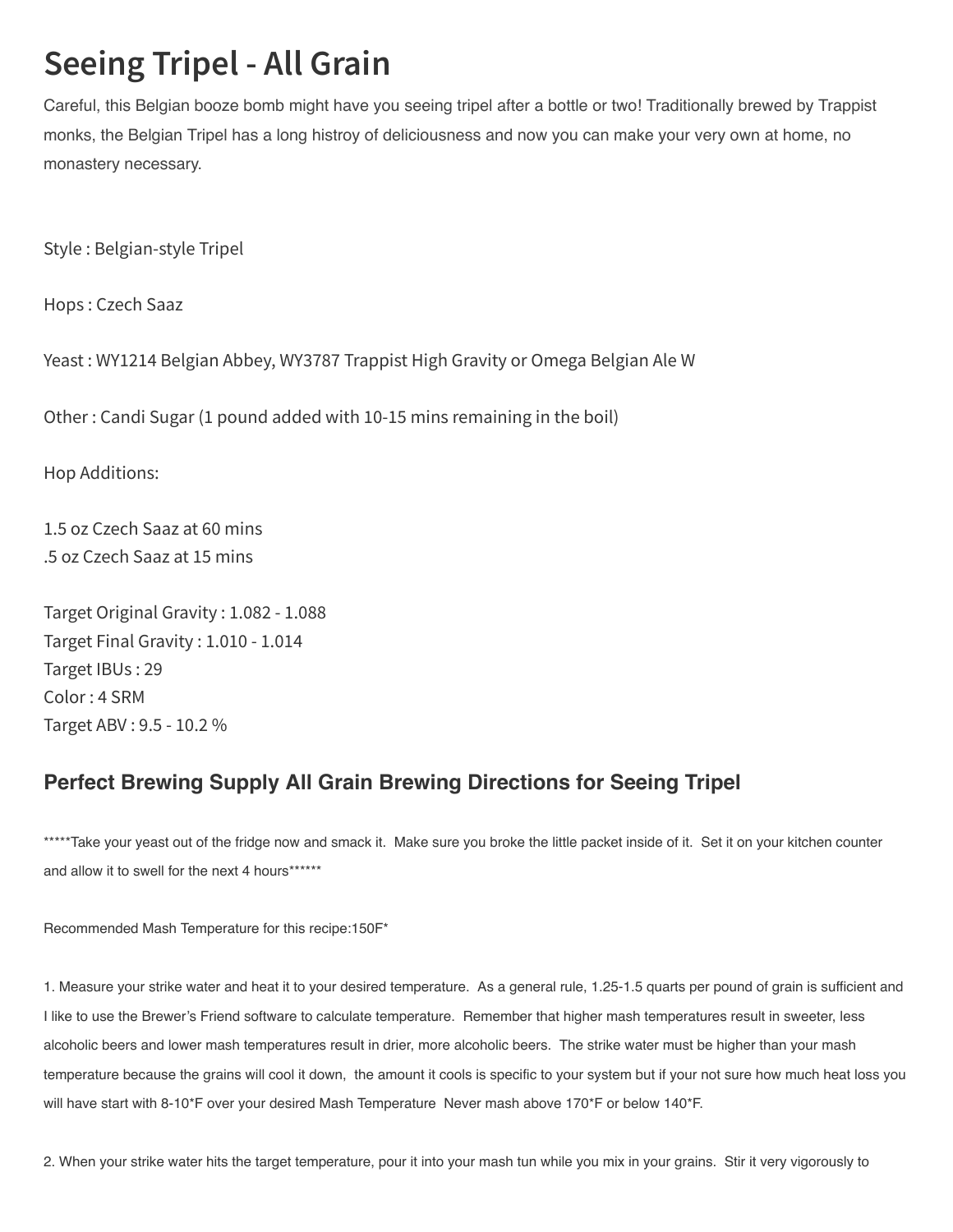break up clumps and avoid dry spots or temperature variations. Check the temperature, and if it is correct, put the lid on the mash tun and let it sit for an hour. If the temperature is too low, add some boiling water. If the temperature is too high, stir it vigorously.

3. Heat your sparge water to 170\*F. We suggest you use an app called SpargePal to calculate your sparge volume.

4. When your mash is complete, pull about 1/2 gallon of wort from the mash tun and pour it back over the top of your mash. This recirculation is called a *vorlauf* and is very important. It seats your grains into a nice natural filter bed and will allow you to lauter smoothly.

5. Now you sparge. There are 2 different types of sparging: fly sparging and batch sparging.

-**Fly Sparging**: Fly sparging takes more time but is much more efficient, resulting in a greater extraction of fermentable sugars. To fly sparge: place your hot liquor tank (HLT, the kettle that you heated your sparge water in) above your mash tun so that the water will flow downhill into it. After you have done your vorlauf (recirculation) crack the valve of your mash tuns that the wort trickles into your boil kettle or other collection vessel. It is very important that you make sure the flow is as slow as possible. Meanwhile, slowly pour water over the top of your grain bed so that there is always one inch of hot water on top of the grains. Continue this process for 40-60 minutes and collect enough wort to do a full volume boil. You will not add any water at the end, so make sure you collect 6-6.5 gallons depending on your boil off rate.

-**Batch Sparging**: Batch sparging is much faster, but much less efficient, resulting in a lower extraction of fermentable sugars. To batch sparge: Pull your vorlauf and recirculate. Open the valve of your mash tun all the way and empty all of the wort from your mash. Now, pour all of your sparge water into your mash tun over all of the grains and pull another *vorlauf* to re-seat your grain bed. Open the valve all the way again and close it when you have collected your desired wort volume.

6. Put your wort into your brew kettle and put it on the burner.

7. Turn the stove back on and bring to a rolling boil. Set a timer for 60 minutes when it starts boiling and also add your first (bittering) hop addition (1.5 oz Czech Saaz). Be careful to add the hops slowly and stir vigorously to reduce your risk of a boil over. It might be a good idea to turn the heat down for this part.

8. This is a busy step! : At 15 minutes (meaning 45 minutes into the boil, 15 minutes remaining) add your 2nd (flavor) hop addition (.5 oz Czech Saaz). If you are adding whirl floc, Irish moss or 1/4 tsp. yeast nutrient, do so now. Also, add the 1 lb of Clear Candi Sugar. Stir it in as you add it to the kettle to avoid scorching the sugar at the bottom.

9. At 0 minutes your timer should go off. Time to shut off the flame and begin the process of chilling the wort.

\*\*\*\*\*From this point onward EVERYTHING that touches your beer MUST BE SANITIZED\*\*\*\*\*\*

- I like to fill up a 5 gal. bucket with water and 1 oz. of sanitizer for this purpose-

10. Chill your wort to 68\*F as rapidly as possible while it is still in the kettle. This can be achieved with a wort chiller, or an ice bath in your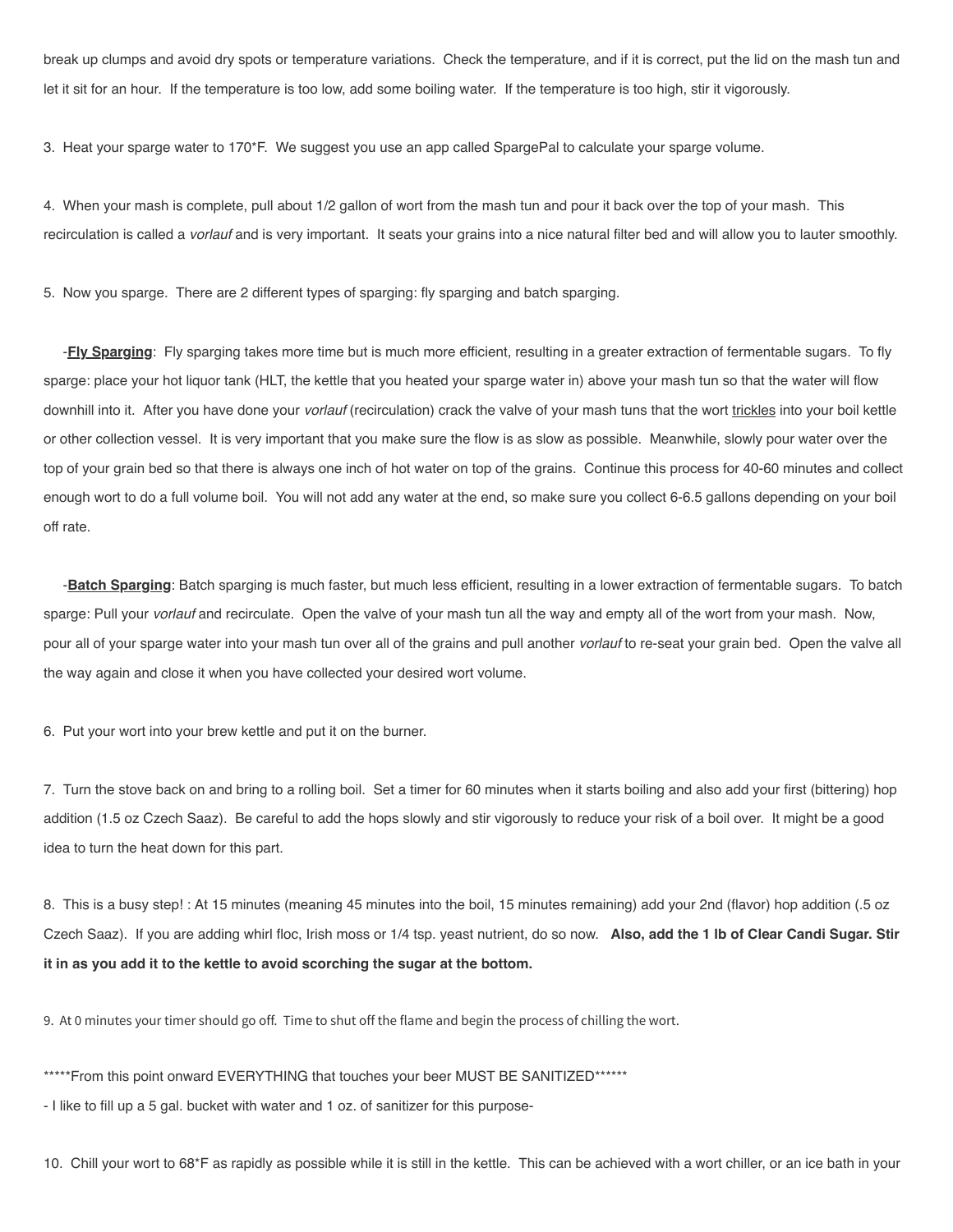11. Gently pour your wort into your primary fermenter being careful to leave as much of the sludge at the bottom in your kettle as possible. If you have our deluxe kit, your primary fermenter is your 6.5 gallon bucket with the spigot attached. I like to make sure the spigot attachment is sealed properly and water tight before I add my wort to it. Also, make sure the spigot is in the CLOSED position!

12. Top your beer up to 5 gallons with more water. Using cold, clean water can help you finish chilling the wort to the ideal 68\*F before adding your yeast (For best results, do not add yeast until wort temp is at least within 10 degrees of 68\*F. The closer to 68\*F, the better).

13. Put your unopened yeast pack into your bucket of sanitizer. Place your sanitized hydrometer into your wort and take an original gravity reading. There are three units of measurement on the hydrometer, you want to be looking at the smallest one.

14. Vigorously stir your wort to introduce as much oxygen as possible into the wort. This is the ONLY time you want to get oxygen in your beer.

15. Cut a corner off of the top of your yeast pouch with a pair of sanitized scissors and pour the yeast into your wort.

16. Seal the top of your fermenter and put an airlock partially filled with sanitizer into the hole on top.

17. Pace the floor anxiously for the next 10-14 days while your beer goes through primary fermentation.

18. When the airlock stops bubbling and the yeast cake has dropped to the bottom, remove the lid and take a reading with your hydrometer.

19. If you have reached your desired final gravity (give or take a couple points) you are ready to rack it over into your secondary fermenter.

20. If you are using our deluxe kit, the 5 gallon plastic carboy is your secondary. As always, everything MUST be sanitized.

21. Use your auto-siphon to gently rack the beer into your secondary fermenter, leaving as much of the trub behind as possible.

22. Seal the fermenter and go back to pacing the floor for another 2 weeks. Ideally, brew another beer now so the wait is less excruciating next time.

23. Now you are ready to bottle. Boil 5 ounces of priming sugar in 2 cups of water and stir it to dissolve. Allow the solution to cool and gently pour it into your bottling bucket. Remember, everything must be sanitized.

24. Rack your beer into your bottling bucket so that the beer mixes with the priming solution evenly. If you are using our deluxe kit, your bottling bucket is the 6.5 gallon bucket w/ the spigot attached that you used for primary fermentation.